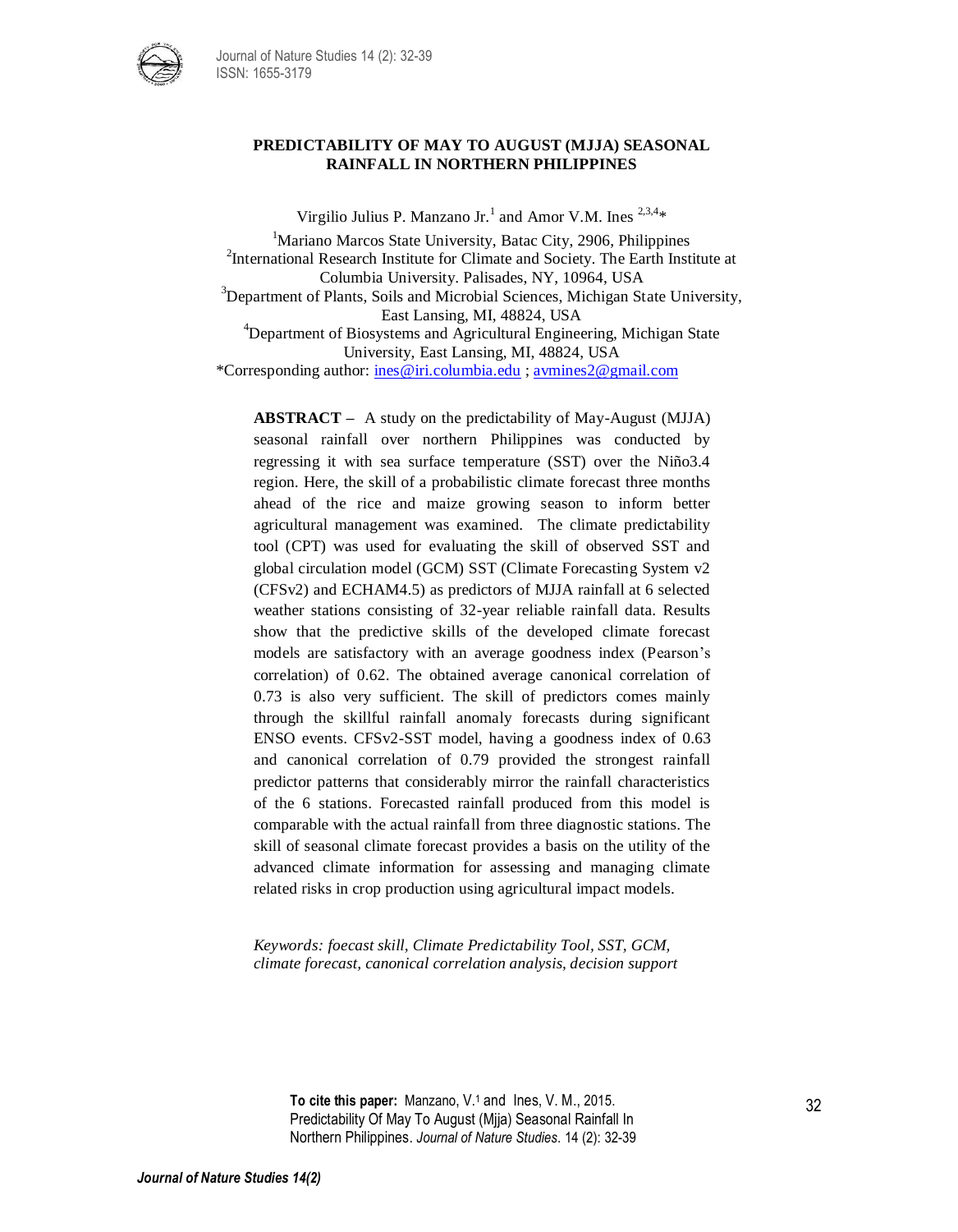# **INTRODUCTION**

#### **Background of the Study**

Seasonal climate forecasts are potentially very useful for planning agricultural activities and as a starting point for early warning and response planning (Hansen et al., 2004).

Much of the premise of seasonal prediction is based on predictability of large-scale tropical SST anomalies at seasonal lead times. Climate forecasts are very much associated with varying tropical ocean conditions. Measurements of SSTs in the tropical Pacific Ocean are especially useful. By measuring these conditions, particularly sea temperatures, it is possible to predict the climate up to several months into the future. The El Niño–Southern Oscillation (ENSO) which is in the form of El Niño (warmer temperatures) or La Niña (cooler ones), represent one of the most important sources of predictability for climate forecasting. Their effects are very predictable which on the average, happens every three to seven years. Fluctuations in temperatures can create large changes in evaporation off the sea surface. This event then starts and propagates a process that affects rainfall patterns in the particular region (Moron, V., et. al., 2007).

ENSO is the most significant source of seasonal climate variability globally, with rainfall over the Philippines being strongly influenced by it. Whether based on empirical relationships or GCM simulations, seasonal climate predictions are usually expressed in terms of the seasonal amount of rainfall at regional or gridpoint scales (Goddard et al. 2001).

Meanwhile, limited work has been done regarding predictability of rainfall over Northern Philippines, There is a significant opportunity to reduce the production risks inherent to rainfed rice and maize production in these areas by means of the timely dissemination of seasonal crop yield predictions to farmers as well as local government officers. When reliable climate forecasts are available, farmers may appropriately decide when and how and where to plant accordingly. They may also use this information to decide on the type of management practices that needs to be applied. This in turn is expected to lower the production risks imposed by climate variability and result in increased agricultural output (http://www.ciatnews.cgiar.org/wp-content/uploads/2013/04/AGENDA\_EN.pdf).

## **Significance and Objectives of the Study**

The Philippines' persistent exposure to highly variable climate and extremes is immensely contributing significantly to its development problems. Agriculture, currently the key and primary development sector that is contributing more than 20% of the gross domestic product (GDP), is particularly sensitive to climate variability and change. The impact of climate-related events such as intense rainfall and prolonged drought have enormous social and economic impacts at the farmer's level that could categorically multiply into negative impacts on the national economy. These scenarios could threaten development gains and negate years of development efforts (World Bank/NDCC, 2004).

Climate variability and extremes are very much a part of life in the Philippines. But where people are poor and vulnerable as in farming communities, these climatic factors can add greatly to the drudgery of their lives that limit their choices. If crops fail or when crop production is drastically reduced due to extreme climatic events, subsistence farmers have few or no alternative means to provide food for their families. This leads to economic devastations on their part, in particular, and to poor food security outlook of the country, in general (Hellmuth, M.E. et. al., 2007).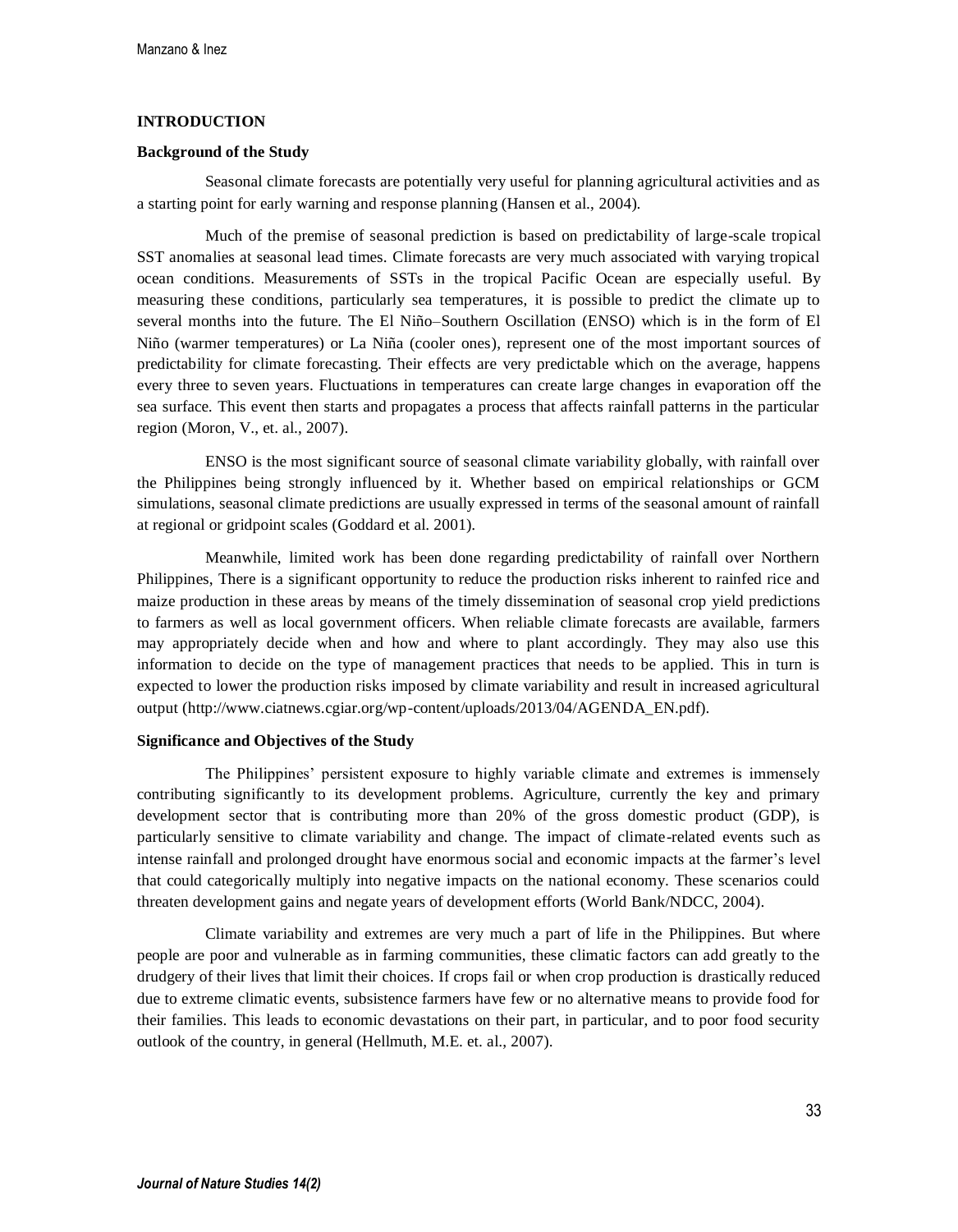Managing therefore impacts of climate variability and change in agriculture is of utmost importance not only to minimise risk associated with the bad years, but also to maximise opportunities during the good years. In order to manage better climate related risk in agriculture, one must be equipped with useful information in advance to plan ahead in time. Advances in climate science using sophisticated physical models of the earth system combined with statistical models have paved the way to predict climate in advance of the growing season (Goddard et al., 2001; Goddard and Mason, 2002). This advanced climate information can help farmers make prudent decisions concerning farming activities that aim to minimise climate risks and exploit climate opportunities when they are given climate information ahead of the growing season.

This study seeks to understand and assess the predictability of the May – August (MJJA) seasonal average rainfall over northern Philippines using three predictors (observed SST, two GCM SSTs) with 3-month leadtime. The MJJA season is the major rice and maize growing season in some regions of the study area.

### **METHODOLOGY**

#### **Data sources**

The predictand data (station rainfall, 32-year record) were gathered from six (6) agromet and synoptic stations of PAGASA within the study area. On the other hand, the predictor data (observed and GCM SSTs) were downloaded directly from CPT with the predetermined domain (Niño3.4 region). The observed SSTs are raw values from the monthly extended reconstructed SST (ERSSTv3) data. The forecast CFSv2 and ECHAM4.5 SSTs are the mean of an ensemble of 24 members forming a 3-month seasonal SST values.

#### **Analysis**

In this study, the CPT was used to perform canonical correlation analysis (CCA) between the pre-determined set of predictors (SSTs) and predictands (MJJA station rainfall).

The CPT developed by the International Research Institute for Climate and Society (IRI) at Columbia University, is a package that facilitates the construction of seasonal climate forecast models, investigations into model validation and producing forecasts given updated data. The CPT design has been tailored to produce seasonal climate forecasts using model output statistic (MOS) corrections to climate predictions from general circulation models, or to produce forecasts using fields of sea-surface temperatures (Mason, S. et al., 2014).

CCA is used to produce probabilistic forecasts of tercile-based precipitation categories (below- , near-, and above-normal). CCA is a way of making sense of cross-covariance matrices. If we have two vectors  $X = (X1, ..., Xn)$  and  $Y = (Y1, ..., Ym)$  of random variables, and there are correlations among the variables, then canonical-correlation analysis will find linear combinations of the Xi (predictor) and Yj (predictand) which have maximum correlation with each other. It is a multivariate regression, involving patterns on both the predictor and predictand sides. One combination of predictor coefficients and its corresponding combination of predictand coefficients constitutes one canonical mode, describing the preferred coupled spatial patterns relating predictor and predictand (Hardle and Simar, 2007).

CCA is seen to represent an advance in climate-forecasting method that is applicable to the study areas. The tool is then used to develop seasonal probabilistic rainfall forecasts that are essential for decision making ahead of the growing season.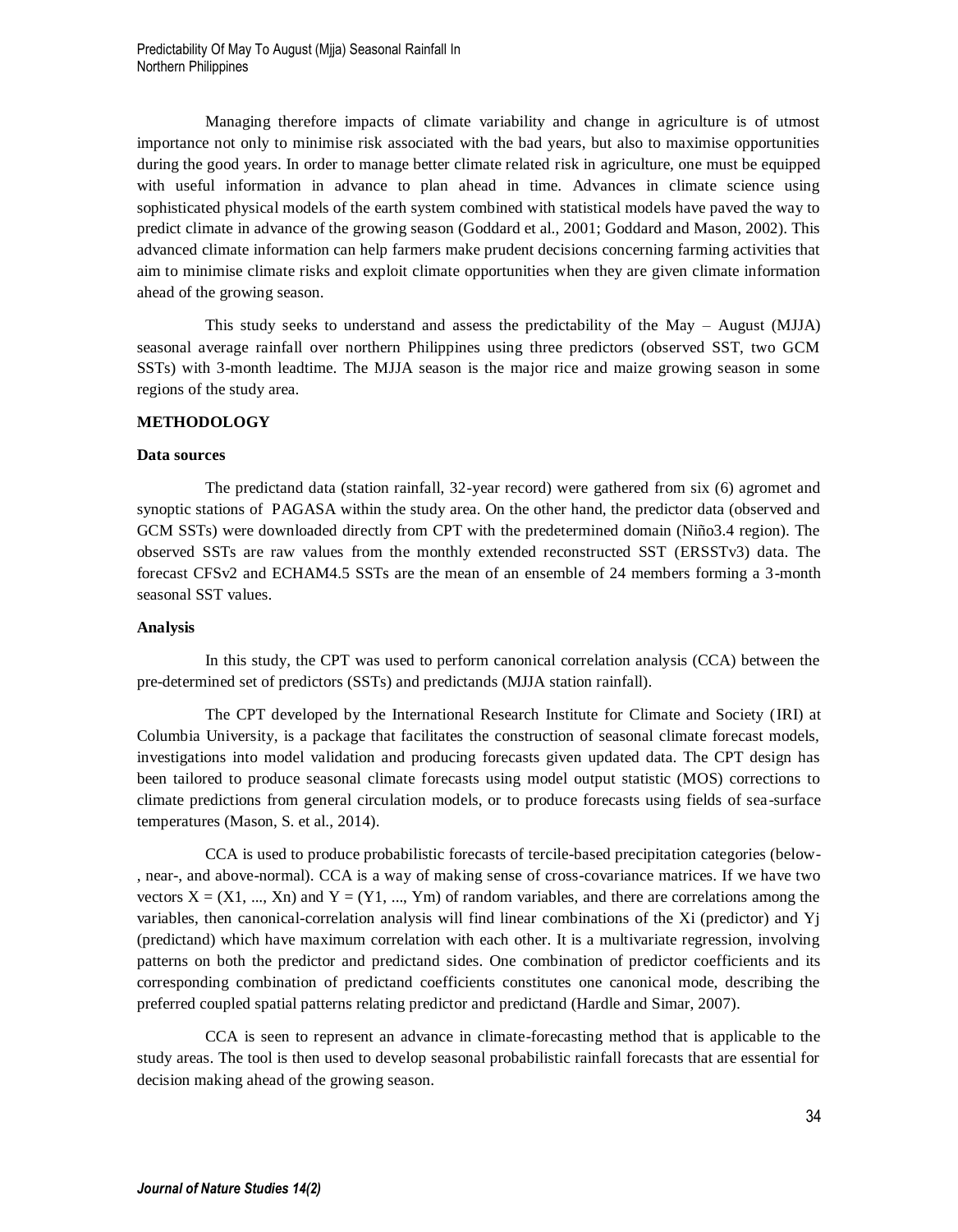In CCA, the number of empirical orthogonal functions (EOFs) for the predictor and predictand fields used to fit the model was chosen. The predictor  $(X)$  domain at the Niño3.4 region (120 ° W -170 ° W and  $5 \degree S$  -5  $\degree N$ ) was set with 6 CCA modes. The predictand (Y), on the other hand, was set at 14  $\degree N$ -20 ° N and 118 ° E -124 ° E with 4 CCA modes. A 5-year cross validation window for both variables was set which is needed to avoid artificial skill. Also, the Y values are transformed to ensure that they are normally distributed. CPT was then driven to make cross-validated forecasts using all possible combinations of modes. Goodness indices were calculated at each combination with the highest goodness index. Once the CCA-based prediction model that optimized the relationships between the patterns in the predictor and predictor was built, a probabilistic forecast for a desired year was then made.

CPT was executed to determine the probabilistic rainfall forecast with 3-months lead-time onto the MJJA season. Both the model with observed and GCM SSTs were time-lagged to represent a predictive relationship with the predictand. In this study, the predictor was the February-May (FMA) SST initialized in January and the predictand covered the MJJA season. Experiments were done to determine which of the three SST predictors (i.e., observed and GCM-based) tend to result in the greatest crossvalidated hindcast skill and which predictor shows the strongest SST-versus-rainfall relationships.

Pearson's correlations, goodness index and skill maps were then analyzed to derive and generate conclusions between the association of the predictor and predictand. Pearson's correlation coefficient, normally denoted as r, is a statistical value that measures the linear relationship between two variables. It ranges in value from +1 to -1, indicating a perfect positive and negative linear relationship respectively between two variables. On the other hand, goodness index indicates how good all the forecasts are (the closer to 1.0 the better).

### **RESULTS AND DISCUSSION**

Table 1 show the spatial average of cross-validated rainfall forecast skills. The canonical correlation values show the strength of the spatial and temporal association between the predictor and predictands. It reflects the spatial patterns as well sources of skill in the model predictions that tend to be associated with patterns in the verifying observations over the hindcast period. On the other hand, Pearson's correlation measures association of the trend of the forecasts associated with the trend in the observations.

Results show that of the three predictors, CFSv2 SST exhibited the strongest SST-Rainfall relationship as shown by its canonical correlation (CC) of 0.79 (Figure 1) with goodness index (GI) of 0.63. This reflects that SST loading pattern in the Niño3.4 region predicted by CFSv2 SST was skillful in predicting rainfall for the MJJA season in the study area. The ECHAM4.5 SST produces slightly lower but comparable CC of 0.76 with a GI of 0.61. The observed SST predictor yields the lowest CC of 0.65 and GI of 0.55. The skill differences between the models maybe due in part to their inherent attributes such as their response to nonlinear dynamics relating SST to rainfall. Generally, the SST conditions in the Niño3.4 region influences and matters most in northern Philippines rainfall. Visualization of the Pearson's correlation of the individual stations is shown in Figure 2.

The MJJA season is the wet cropping season for rice and corn in Nueva Ecija and Isabela sites, respectively. Focusing on CFSv2 SST, the Pearson's correlation of the selected sites indicate sufficient skills, which could be used for decision support for rice and corn production by linking it to crop models.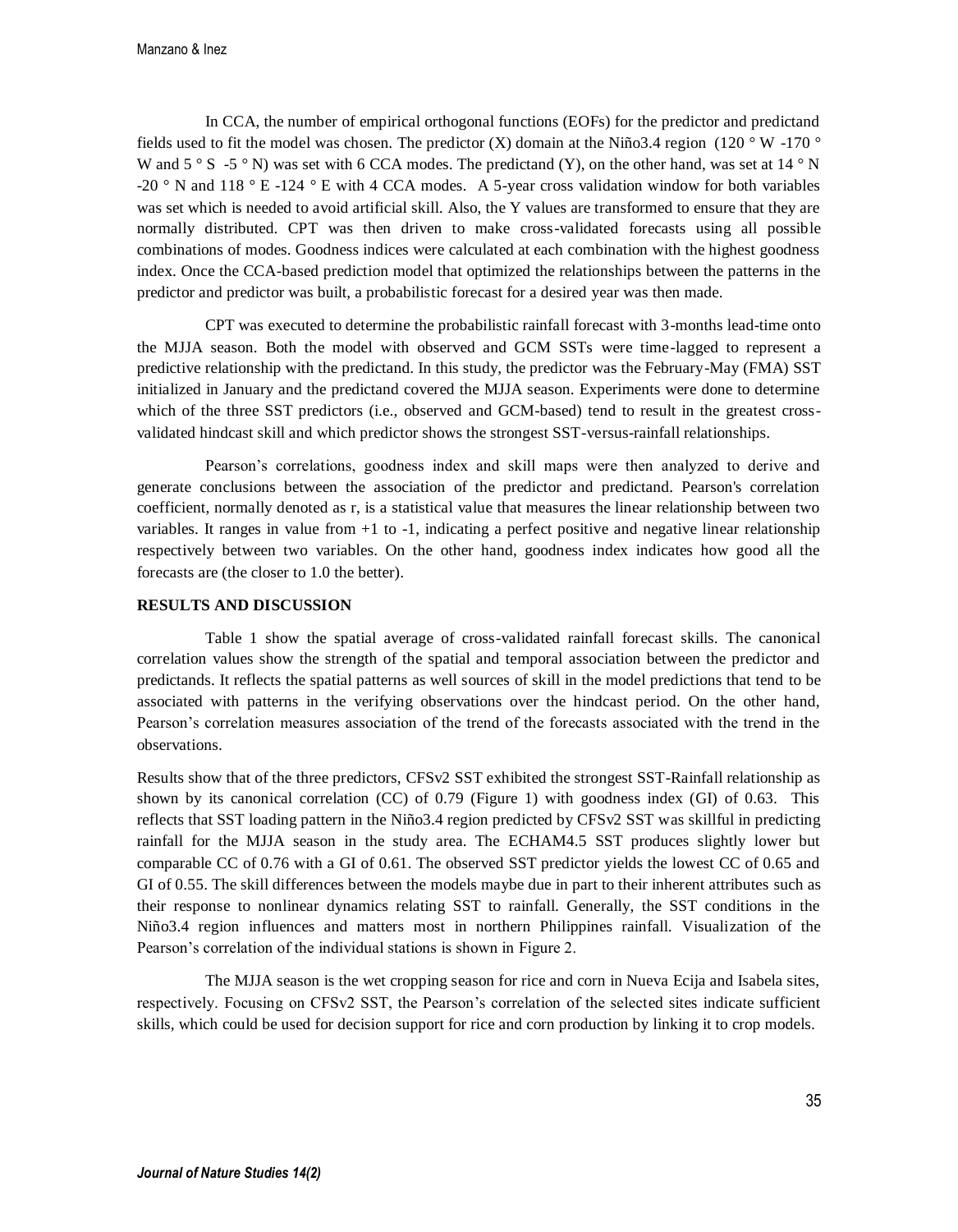

Figure 1. Spatial loadings of the predictor (SSTs) and predictand (MJJA Station rainfall



Figure 2. Skill map of the CFSv2 SST predictor.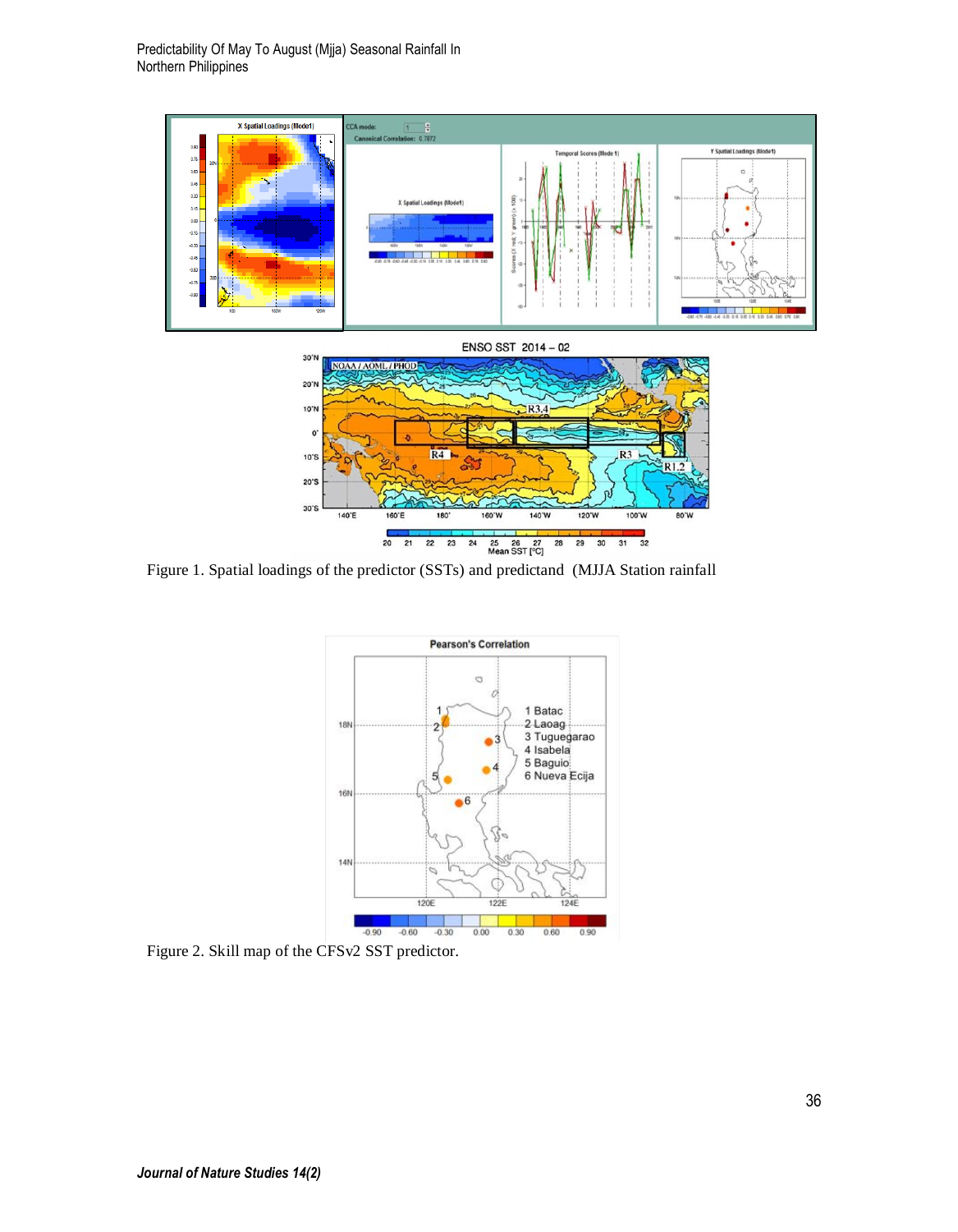The model correlation in Nueva Ecija site is 0.68, which means about 45% of variance of the observed rainfall is successfully predicted by the model. On the other hand, Isabela's correlation of 0.50 indicates that 26% of the variance of the observed rainfall was successfully predicted by the model. Table 2 shows the probabilistic forecast of the CFSv2 SST-rainfall model. Observed MJJA rainfall of Batac (324.80 mm) in 2014 was comparable with the forecasted rainfall of 325.53 mm, showing the remarkable ability of the model to predict MJJA rainfall for that year.

Diagnostic results using a wider domain have features that were similar to those of the Niño3.4 region but predictive skills were slightly lower. This finding suggests that SST variability outside of the Nino region does not provide additional valuable information for predicting rainfall in the study area.

| <b>MEASURES</b>          | <b>PREDICTOR</b><br>(FMA)     | PREDICTAND (MJJA season) |                     |                    |      |      |                          |  |
|--------------------------|-------------------------------|--------------------------|---------------------|--------------------|------|------|--------------------------|--|
|                          |                               |                          | <b>BATAC BAGUIO</b> | N.<br><b>ECIJA</b> |      |      | ISABELA LAOAG TUGUEGARAO |  |
|                          | CFS <sub>v2</sub> SST         |                          |                     |                    |      |      |                          |  |
| Goodness Index<br>(r)    | 0.63                          |                          |                     |                    |      |      |                          |  |
| Canonical<br>Correlation | 0.79                          |                          |                     |                    |      |      |                          |  |
| Pearson's<br>Correlation |                               | 0.47                     | 0.59                | 0.68               | 0.50 | 0.49 | 0.67                     |  |
|                          | ECHAM4.5<br><b>SST</b>        |                          |                     |                    |      |      |                          |  |
| Goodness Index<br>(r)    | 0.61                          |                          |                     |                    |      |      |                          |  |
| Canonical<br>Correlation | 0.76                          |                          |                     |                    |      |      |                          |  |
| Pearson's<br>Correlation |                               | 0.55                     | 0.64                | 0.72               | 0.41 | 0.50 | 0.51                     |  |
|                          | <b>OBSERVED</b><br><b>SST</b> |                          |                     |                    |      |      |                          |  |
| Goodness Index<br>(r)    | 0.55                          |                          |                     |                    |      |      |                          |  |
| Canonical<br>Correlation | 0.65                          |                          |                     |                    |      |      |                          |  |
| Pearson's<br>Correlation |                               | 0.45                     | 0.71                | 0.59               | 0.29 | 0.40 | 0.32                     |  |

Table 1. Goodness indices, canonical correlation and and station correlations (Pearon's r) using three predictors.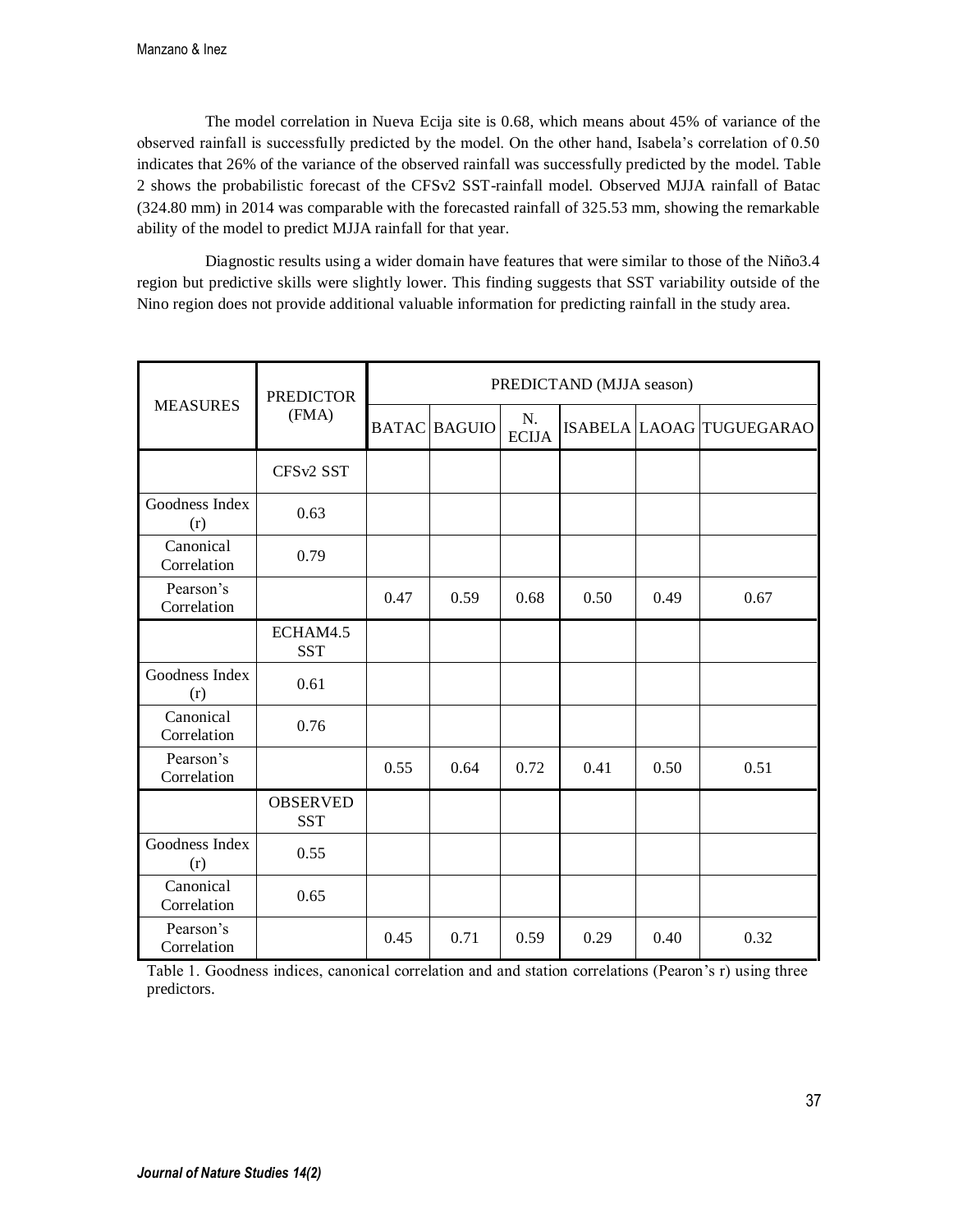| <b>STATION</b>        |        |       |              |       |              | FORECAS PROBABILIT BELOW-PROBABILIT ABOVE-PROBABILIT ACTUA |        |
|-----------------------|--------|-------|--------------|-------|--------------|------------------------------------------------------------|--------|
|                       |        |       | <b>NORMA</b> | Y     | <b>NORMA</b> |                                                            |        |
|                       | (mm)   | (% )  |              | (% )  |              | (% )                                                       | (mm)   |
|                       |        |       | (mm)         |       | (mm)         |                                                            |        |
| <b>BATAC</b>          | 325.53 | 36.00 | 239.75       | 37.00 | 538.87       | 27.00                                                      | 324.80 |
| <b>BAGUIO</b>         | 611.36 | 37.00 | 395.39       | 36.00 | 726.17       | 27.00                                                      |        |
| <b>NUEVA</b><br>ECIJA | 318.81 | 41.00 | 259.32       | 34.00 | 353.32       | 25.00                                                      | 284.70 |
| <b>ISABELA</b>        | 184.78 | 38.00 | 151.53       | 35.00 | 233.19       | 27.00                                                      |        |
| <b>LAOAG</b>          | 331.86 | 38.00 | 282.43       | 35.00 | 497.72       | 27.00                                                      | 351.06 |
| TUGUEGARA<br>Ю        | 162.25 | 41.00 | 127.08       | 33.00 | 222.27       | 26.00                                                      |        |

Table 2. Probabilistic MJJA average rainfall for 2014 using the CFSv2 SST model as predictor

## **SUMMARY AND CONCLUSION**

CPT was used to assess and estimate predictability of the MJJA seasonal rainfall over northern Philippines based on a 32-yr historical data. The experiments include three sets of predictors (observed, CFSv2, ECHAM4.5 SSTs) at Niño3.4 region for time-lagged (3-month leadtime) forecasts. Within CPT, canonical correlation analysis was performed to determine the best model that describes the coupled spatial patterns relating the predictor to the predictand.

Results show that the CFSv2 SST model produced the highest goodness index (GI) of 0.63 with canonical correlation (CC) of 0.79 for the target season. This model provided strongest rainfall predictor patterns that considerably mirror the rainfall characteristics of the 6 stations. Forecasted rainfall produced from this model was found comparable with the actual rainfall from two diagnostic stations.

ECHAM4.5 model, on the other hand, showed a slightly lower rainfall prediction skill as compared to CFSv2 SST with GI of 0.61 and CC 0.76. The observed SST predictor generated the least GI of 0.55 and CC of 0.65. The skill differences between the models maybe due in part to their inherent attributes. In the context of rainfall forecasting ahead of the growing season, the obtained goodness indices indicate considerable predictive skill in all portions of the study areas. The ENSO phenomenon was found to play a dominating role in creating and enabling skillful predictions of northern Philippines rainfall. Thus, years with the strongest ENSO conditions were expected to produce the strongest rainfall anomaly forecasts.

Overall findings suggest that MJJA seasonal rainfall predictions were favorable and skillful enough for decision support in farming activities to be able to substantially reduce economic losses associated with excessive rain and drought in the study area. Generally, skill levels may provide considerable basis to reasonably link the probabilistic rainfall forecasts with crop models for decision support in rice and maize production.

### **Acknowledgement**

We acknowledge the Ilocos Norte Science Community (INSC) partner agency coordinators for collecting climate data used in this study; PAGASA for providing those datasets; Fulbright Philippines and the Fulbright Program for the research grant; International Research Institute for Climate and Society (IRI), Columbia University in the City of New York, for hosting the research; and special thanks to Bradfield Lyon, Paula Gonzales and Andrew Robertson for their technical guidance during the conduct of the study.